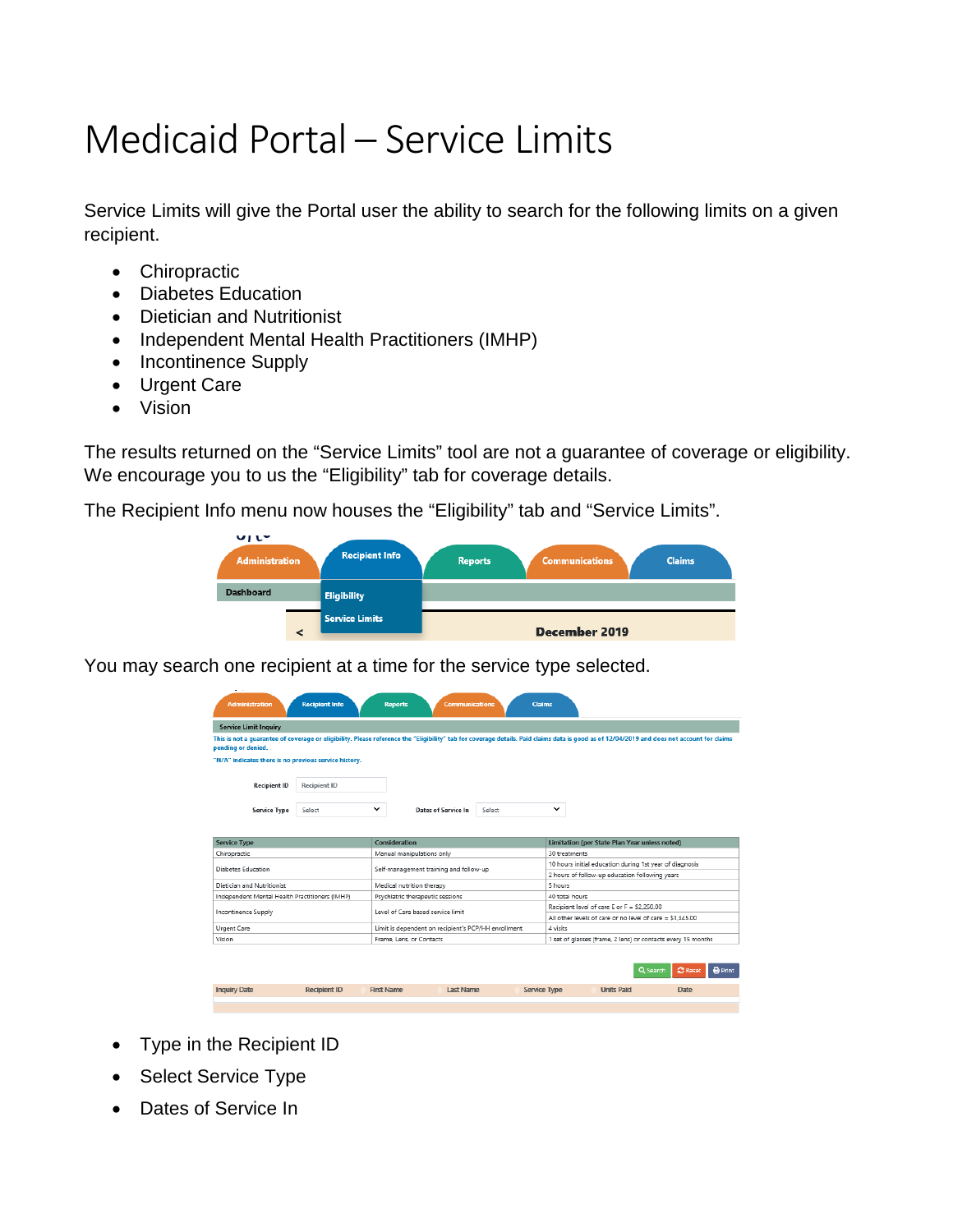o If applicable select the date range you are searching

## *CHIROPRACTIC*

| <b>Service Limit Inquiry</b>                                                                                                                                                                                     |                                                                            |                                                     |                                        |                              |                     |                                                |                                                         |                                                              |  |  |
|------------------------------------------------------------------------------------------------------------------------------------------------------------------------------------------------------------------|----------------------------------------------------------------------------|-----------------------------------------------------|----------------------------------------|------------------------------|---------------------|------------------------------------------------|---------------------------------------------------------|--------------------------------------------------------------|--|--|
| This is not a guarantee of coverage or eligibility. Please reference the "Eligibility" tab for coverage details. Paid claims data is good as of 12/04/2019 and does not account for claims<br>pending or denied. |                                                                            |                                                     |                                        |                              |                     |                                                |                                                         |                                                              |  |  |
| "N/A" indicates there is no previous service history.                                                                                                                                                            |                                                                            |                                                     |                                        |                              |                     |                                                |                                                         |                                                              |  |  |
| <b>Recipient ID</b>                                                                                                                                                                                              | 222333444                                                                  |                                                     |                                        |                              |                     |                                                |                                                         |                                                              |  |  |
| <b>Service Type</b>                                                                                                                                                                                              | Chiropractic                                                               | ◡                                                   | <b>Dates of Service In</b>             | 07/01/2019-06/30/2020 $\vee$ |                     |                                                |                                                         |                                                              |  |  |
|                                                                                                                                                                                                                  |                                                                            |                                                     |                                        |                              |                     |                                                |                                                         |                                                              |  |  |
| <b>Service Type</b>                                                                                                                                                                                              |                                                                            | Consideration                                       |                                        |                              |                     | Limitation (per State Plan Year unless noted)  |                                                         |                                                              |  |  |
| Chiropractic                                                                                                                                                                                                     |                                                                            | Manual manipulations only                           |                                        |                              |                     | 30 treatments                                  |                                                         |                                                              |  |  |
| Diabetes Education                                                                                                                                                                                               |                                                                            |                                                     | Self-management training and follow-up |                              |                     |                                                | 10 hours initial education during 1st year of diagnosis |                                                              |  |  |
|                                                                                                                                                                                                                  |                                                                            |                                                     |                                        |                              |                     | 2 hours of follow-up education following years |                                                         |                                                              |  |  |
| Dietician and Nutritionist                                                                                                                                                                                       |                                                                            | Medical nutrition therapy                           |                                        |                              |                     | 5 hours                                        |                                                         |                                                              |  |  |
| Independent Mental Health Practitioners (IMHP)                                                                                                                                                                   |                                                                            | Psychiatric therapeutic sessions                    |                                        |                              |                     | 40 total hours                                 |                                                         |                                                              |  |  |
| Incontinence Supply                                                                                                                                                                                              |                                                                            | Level of Care based service limit                   |                                        |                              |                     | Recipient level of care E or F = \$2,250.00    |                                                         |                                                              |  |  |
|                                                                                                                                                                                                                  |                                                                            |                                                     |                                        |                              |                     |                                                |                                                         | All other levels of care or no level of care = $$1.345.00$   |  |  |
| Urgent Care                                                                                                                                                                                                      |                                                                            | Limit is dependent on recipient's PCP/HH enrollment |                                        |                              |                     | 4 visits                                       |                                                         |                                                              |  |  |
| Vision                                                                                                                                                                                                           |                                                                            | Frame, Lens, or Contacts                            |                                        |                              |                     |                                                |                                                         | 1 set of glasses (frame, 2 lens) or contacts every 15 months |  |  |
|                                                                                                                                                                                                                  |                                                                            |                                                     |                                        |                              |                     |                                                |                                                         | $\Omega$ Reset<br><b>B</b> Print<br>Q Search                 |  |  |
| <b>Inquiry Date</b>                                                                                                                                                                                              | <b>Recipient ID</b>                                                        | <b>First Name</b>                                   | <b>Last Name</b>                       |                              | <b>Service Type</b> |                                                | <b>Units Paid</b>                                       | <b>Date</b>                                                  |  |  |
| 12/10/2019 2:37:27 PM                                                                                                                                                                                            | 222333444<br>3<br>Chiropractic<br>N/A<br><b>ROBBIE</b><br><b>RECIPIENT</b> |                                                     |                                        |                              |                     |                                                |                                                         |                                                              |  |  |
|                                                                                                                                                                                                                  |                                                                            |                                                     |                                        |                              |                     |                                                |                                                         |                                                              |  |  |

Here the results show that for the plan year of 07/01/2019 to 06/30/2020 the recipient has 3 paid chiropractic visits as of 12/4/2019 (the last payroll date).

## *INCONTINENCE SUPPLY*

| <b>Service Limit Inquiry</b>                                                                                                                                                                                     |                       |                                   |                                                     |                  |                              |                                                |                                                              |                                                           |  |  |
|------------------------------------------------------------------------------------------------------------------------------------------------------------------------------------------------------------------|-----------------------|-----------------------------------|-----------------------------------------------------|------------------|------------------------------|------------------------------------------------|--------------------------------------------------------------|-----------------------------------------------------------|--|--|
| This is not a quarantee of coverage or eligibility. Please reference the "Eligibility" tab for coverage details. Paid claims data is good as of 12/04/2019 and does not account for claims<br>pending or denied. |                       |                                   |                                                     |                  |                              |                                                |                                                              |                                                           |  |  |
| "N/A" indicates there is no previous service history.                                                                                                                                                            |                       |                                   |                                                     |                  |                              |                                                |                                                              |                                                           |  |  |
| <b>Recipient ID</b>                                                                                                                                                                                              | 777444111             |                                   |                                                     |                  |                              |                                                |                                                              |                                                           |  |  |
| <b>Service Type</b>                                                                                                                                                                                              | Incontinence Supplies | ◡                                 | Dates of Service In                                 |                  | 07/01/2019-06/30/2020 $\vee$ |                                                |                                                              |                                                           |  |  |
|                                                                                                                                                                                                                  |                       |                                   |                                                     |                  |                              |                                                |                                                              |                                                           |  |  |
| <b>Service Type</b>                                                                                                                                                                                              |                       | Consideration                     |                                                     |                  |                              | Limitation (per State Plan Year unless noted)  |                                                              |                                                           |  |  |
| Chiropractic                                                                                                                                                                                                     |                       |                                   | Manual manipulations only                           |                  |                              | 30 treatments                                  |                                                              |                                                           |  |  |
| Diabetes Education                                                                                                                                                                                               |                       |                                   | Self-management training and follow-up              |                  |                              |                                                |                                                              | 10 hours initial education during 1st year of diagnosis   |  |  |
|                                                                                                                                                                                                                  |                       |                                   |                                                     |                  |                              | 2 hours of follow-up education following years |                                                              |                                                           |  |  |
| Dietician and Nutritionist                                                                                                                                                                                       |                       |                                   | Medical nutrition therapy                           |                  |                              | 5 hours                                        |                                                              |                                                           |  |  |
| Independent Mental Health Practitioners (IMHP)                                                                                                                                                                   |                       |                                   | Psychiatric therapeutic sessions                    |                  |                              | 40 total hours                                 |                                                              |                                                           |  |  |
| Incontinence Supply                                                                                                                                                                                              |                       | Level of Care based service limit |                                                     |                  |                              | Recipient level of care E or F = \$2.250.00    |                                                              |                                                           |  |  |
|                                                                                                                                                                                                                  |                       |                                   |                                                     |                  |                              |                                                |                                                              | All other levels of care or no level of care = \$1.345.00 |  |  |
| Urgent Care                                                                                                                                                                                                      |                       |                                   | Limit is dependent on recipient's PCP/HH enrollment |                  |                              | A visits                                       |                                                              |                                                           |  |  |
| Vision                                                                                                                                                                                                           |                       |                                   | Frame, Lens, or Contacts                            |                  |                              |                                                | 1 set of glasses (frame, 2 lens) or contacts every 15 months |                                                           |  |  |
|                                                                                                                                                                                                                  |                       |                                   |                                                     |                  |                              |                                                |                                                              | <b>B</b> Print<br>$\Omega$ Reset<br>Q Search              |  |  |
| <b>Inquiry Date</b>                                                                                                                                                                                              | <b>Recipient ID</b>   | <b>First Name</b>                 | <b>Last Name</b>                                    |                  | <b>Service Type</b>          |                                                | <b>Units Paid</b>                                            | Date                                                      |  |  |
| 12/10/2019 4:27:31 PM                                                                                                                                                                                            | 777444111             | <b>JOHN</b>                       |                                                     | <b>RECIPIENT</b> |                              | Incontinence Supplies                          | \$423.31                                                     | <b>N/A</b>                                                |  |  |